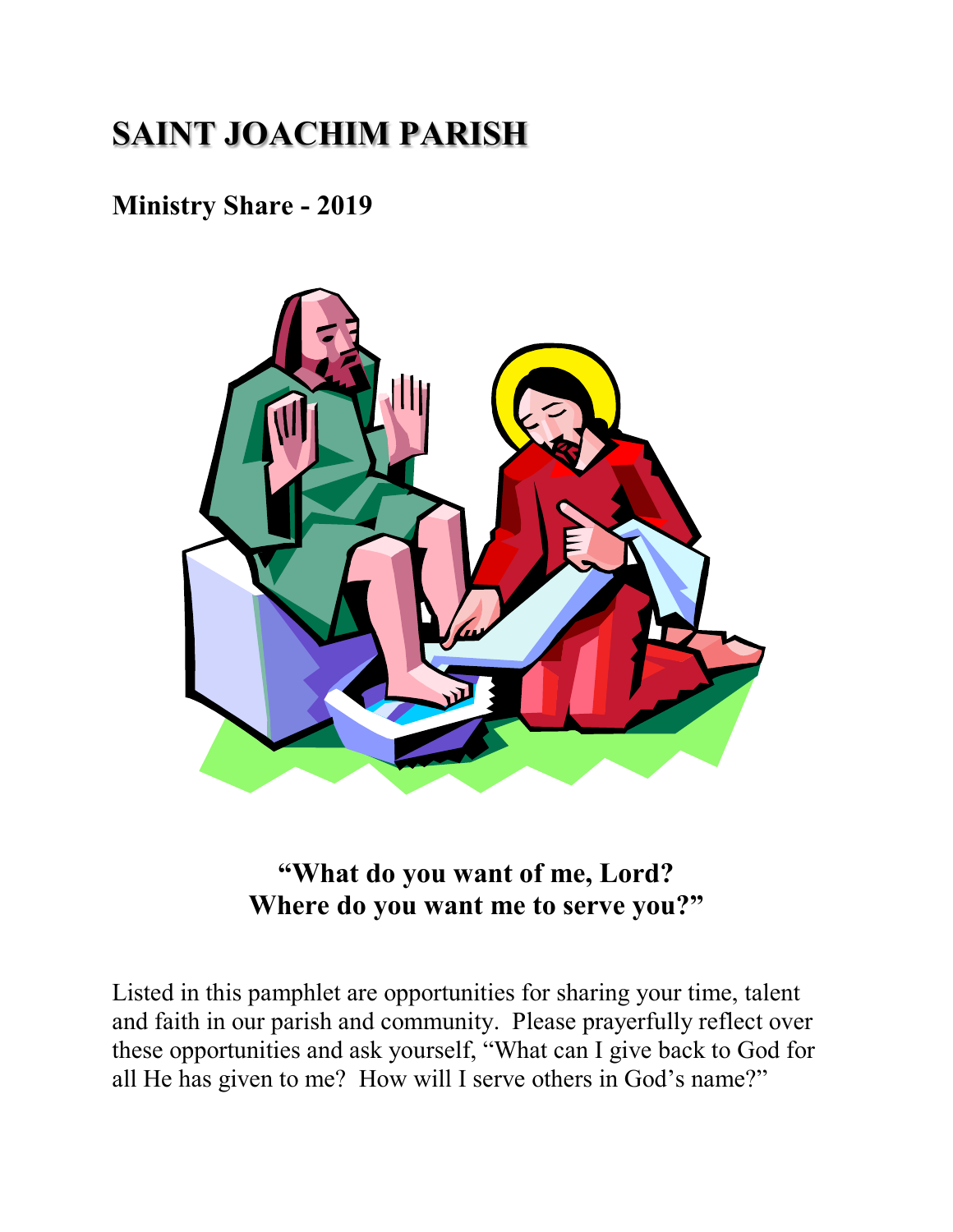# St. Joachim Parish Ministry Share ~ Stewardship of Time & Talent (2019)

| Name:                                                                                                                     |                 |                | Date:                                                                          |                 |                |
|---------------------------------------------------------------------------------------------------------------------------|-----------------|----------------|--------------------------------------------------------------------------------|-----------------|----------------|
| Address:                                                                                                                  |                 |                | Home Phone:                                                                    |                 |                |
|                                                                                                                           |                 |                | Work Phone:                                                                    |                 |                |
| Are you registered in the Parish? $Y/N$                                                                                   |                 |                | Best time to call:                                                             |                 |                |
| E-mail address (please provide):                                                                                          |                 |                |                                                                                |                 |                |
| Please indicate which Mass<br>you attend and/or wish to minister for?<br>$\Box$ Saturday, 4:30 pm $\Box$ Sunday, 10:30 am |                 |                | Age:<br>$\Box$ 12 $\delta$ under<br>$\Box$ 13 – 17<br>$\Box$ 18 $\sigma$ older |                 |                |
| Time & Talent Opportunity                                                                                                 | Interested/Begi | Leave Ministry | Time & Talent Opportunity                                                      | Interested/Begi | Leave Ministry |
| $\mathbf{1}$<br>Lector                                                                                                    |                 |                | 21. Eucharistic Adoration                                                      |                 |                |
| Minister of Eucharist<br>2.                                                                                               |                 |                | 22. Prayer Chain                                                               |                 |                |
| 3.<br>Usher                                                                                                               |                 |                | 23. Serra Club                                                                 |                 |                |
| Gift Bearer<br>4.                                                                                                         |                 |                | 24. Ministers of Care                                                          |                 |                |
| Altar Server<br>5.                                                                                                        |                 |                | 25. Homebound Communion Minister                                               |                 |                |
| Greeter<br>6.                                                                                                             |                 |                | 26. Funeral Luncheon                                                           |                 |                |
| 7.<br>Music Ministry (circle all applicable)                                                                              |                 |                | 27. Welcoming Committee                                                        |                 |                |
| <b>ADULT CHOIR</b><br>WOMEN'S COMBO<br>MEN'S CHORALE<br><b>RES CHOIR</b>                                                  |                 |                | 28. Fall Festival                                                              |                 |                |
| ORGANIST/PIANISTS<br><b>CANTOR</b>                                                                                        |                 |                | 29. Quilter                                                                    |                 |                |
| <b>JOACHIM VOICES (YOUTH)</b><br><b>OTHER INSTRUMENTS</b>                                                                 |                 |                | 30. Money Counter                                                              |                 |                |
| <b>OTHER</b>                                                                                                              |                 |                | 31. Pastoral Council                                                           |                 |                |
| Liturgy Committee<br>8.                                                                                                   |                 |                | 32. Finance Council                                                            |                 |                |
| 9.<br>Decorating Committee                                                                                                |                 |                | 33. Building & Grounds Committee                                               |                 |                |
| Sunday Childcare<br>10.                                                                                                   |                 |                | 34. Cemetery Board                                                             |                 |                |
| Children's Liturgy of the Word (CLOW)<br>11.                                                                              |                 |                | 35. Catholic Daughters of America                                              |                 |                |
| Faith Formation Grades 1-6<br>12.                                                                                         |                 |                | 36. Knights of Columbus                                                        |                 |                |
| 13. Faith Formation Grades 7-10                                                                                           |                 |                | 37. Plainview-Elgin Food Shelf                                                 |                 |                |
| Office Help<br>14.                                                                                                        |                 |                | 38. Backpack For Food Program                                                  |                 |                |
| Children's Liturgy of the Word (CLOW)<br>15.                                                                              |                 |                | 39. Family Promise                                                             |                 |                |
| Totus Tuus – Summer Youth Program<br>16.                                                                                  |                 |                | 40. Sharing and Caring Hands                                                   |                 |                |
| Cat.Chat - Pre-School VBS<br>17.                                                                                          |                 |                | 41. Conception Mission Trip                                                    |                 |                |
| 18. RCIA                                                                                                                  |                 |                | 42. Dorothy Day House                                                          |                 |                |
| 19. Marriage Preparation Mentor Couple                                                                                    |                 |                | 43. Respect Life Committee                                                     |                 |                |
| 20. Faith Formation Committee                                                                                             |                 |                | 44. Catholic Advocacy Network                                                  |                 |                |
|                                                                                                                           |                 |                | 45. Other                                                                      |                 |                |

\* - If you do not make any changes, it will be presumed that you wish to remain in your current ministries.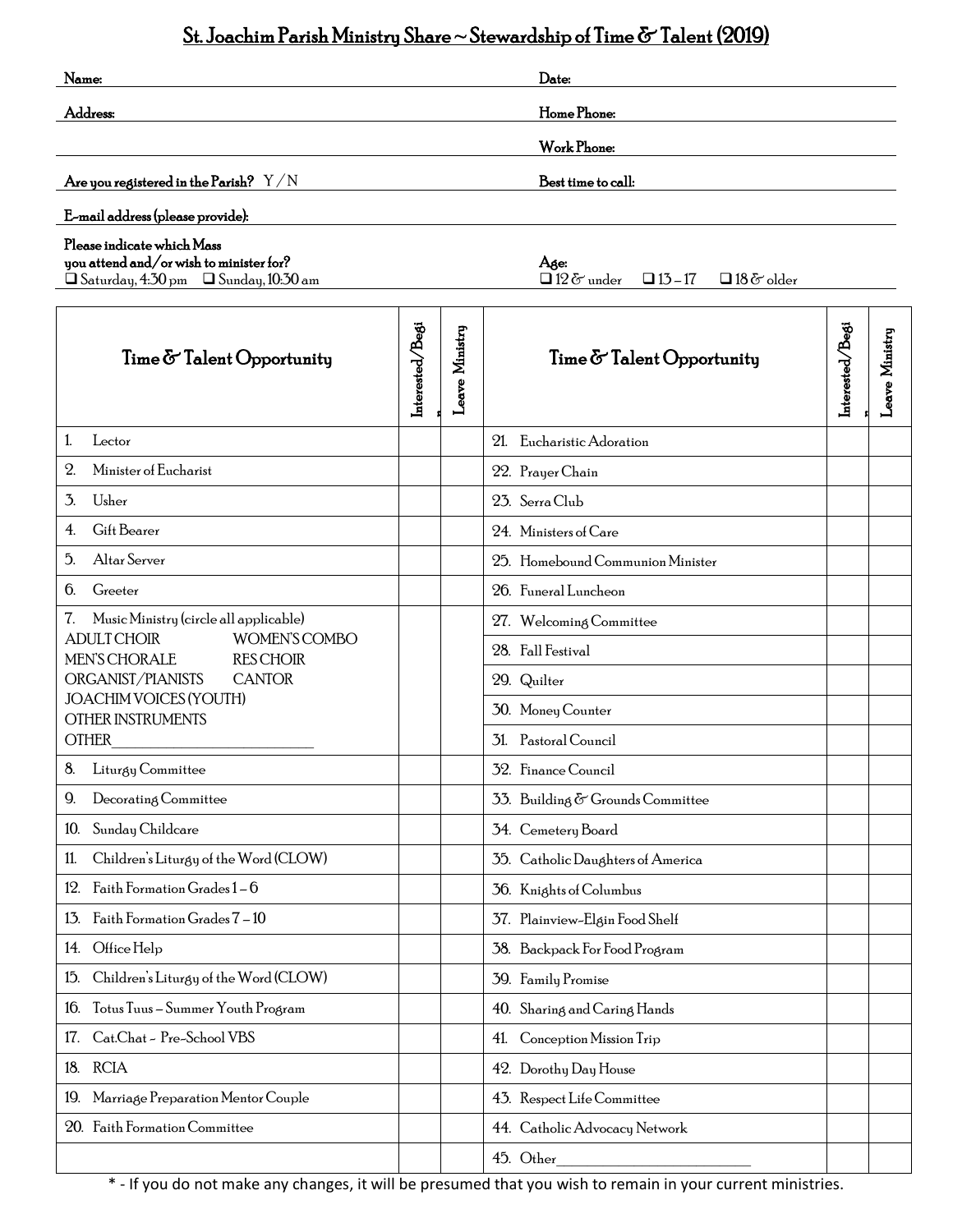## **LITURGICAL MINISTRIES**

1. LECTORS: Reverently proclaim God's Word at Mass, and reflect upon the readings.

2. MINISTERS OF EUCHARIST: Extraordinary Ministers of Holy Communion assist in orderly and reverent distribution of Holy Communion.

3. USHERS: Collect the offerings and assist with needs at Mass and special occasions.

4. GIFT BEARERS: Present bread, wine, and offerings to the priest at Mass. Assist at Mass of your choice.

5. ALTAR SERVERS: Assist clergy at Mass and special occasions (4th grade & up; dependable attendance).

6. GREETERS: Greet and welcome all who enter our church for weekend liturgies.

7. MUSIC MINISTRY: Enrich our worship through music: vocalists, organists, pianists, guitarists, cantors, instrumentalists (woodwind, and brass wind, strings, guitar, percussion, keyboard, etc.). Select an option below to share your gift, or start a new group!

- ADULT CHOIR
- WOMEN'S COMBO
- MEN'S CHORALE
- **RES CHOIR**
- CANTOR
- ORGANIST/PIANIST
- JOACHIM VOICES (YOUTH)
- OTHER INSTRUMENTS

8. LITURGY COMMITTEE: Representatives from our liturgical ministries to enhance worship and devotions. Meet as needed to assist the Pastor.

9. DECORATING COMMITTEE: Decorates the church for liturgical seasons and events throughout the year.

10. SUNDAY CHILDCARE: Volunteers willing to provide childcare during Sunday Mass (10:30 am).

11. CHILDREN'S LITURGY OF THE WORD (CLOW): Leaders and aides (youth welcome) help young children break open the readings during Sunday Mass; children participate through second grade.

### **LIFELONG FAITH FORMATION**

12. FAITH FORMATION (GRADES 1-6): Adult Catechists and Aides for classes from late September through late April (class times vary; students depart from school one hour weekly for "release time" here). Contact Faith Formation office for details.

13. FAITH FORMATION (GRADES 7-10): Catechists (Confirmed adults and youth) and Aides (anyone) for classes from late September through late April (7 to 8 pm). Contact Faith Formation office for details.

14. FAITH-SHARING GROUP LEADER: Lead small groups of Confirmation candidates (grades 9 & 10) in reflecting on the meaning of faith in their lives. Meet monthly during school year.

15. OFFICE HELP: Volunteers assist the Faith Formation Director with various weekday projects (as available), especially during class sessions.

16. TOTUS TUUS (Latin for "Totally Yours"): A weeklong event held each summer to share the gospel and Catholic life with youth. Grades 1-6 meet in daytime; grades 7-12 in evenings. Volunteers coordinate registration, snack time, a parish picnic, and Water Games Day. (Taught by trained teams from elsewhere.)

17. CAT. CHAT (vacation bible school for K & pre-K): A week-long event held each summer for little ones (potty-trained), who experience Jesus and our Catholic faith in a fun, faith-filled way. Volunteers are aides, station coordinators, and a coordinator for the week. (Great service project for Confirmation candidates!)

18. RCIA (Rite of Christian Initiation of Adults): A process for adults becoming Catholic. Confirmed Catholics assist as sponsors or team members.

19. MARRIAGE PREPARATION MENTOR COUPLE: Volunteer couples who work with the Pastor to prepare engaged couples for marriage. Be willing to share with them the joys and struggles of married life, and accept training in a relationship tool.

20. FAITH FORMATION COMMITTEE: Plans and evaluates faith formation programming for youth and adults. Meets as needed.